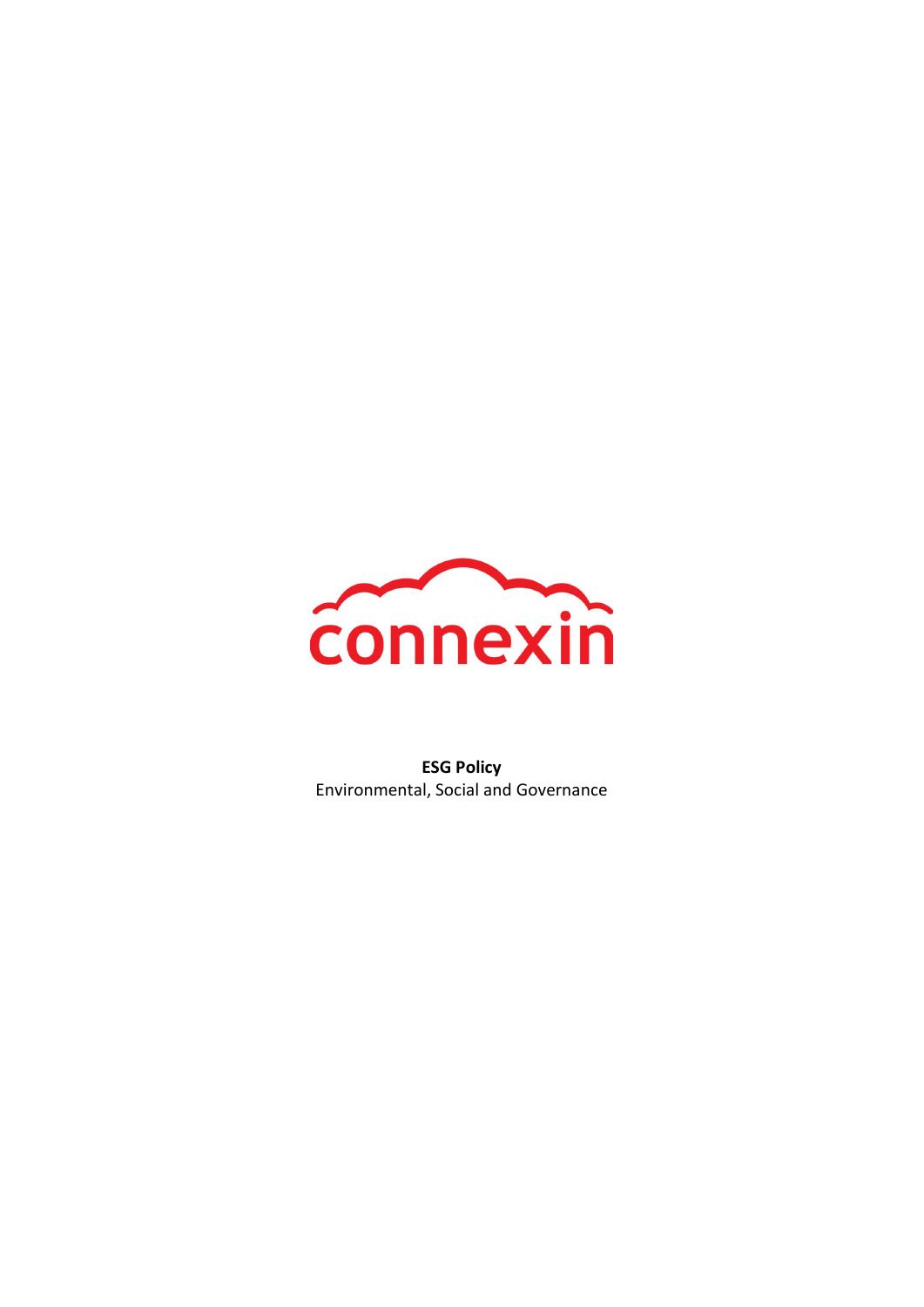

#### Document Details

| <b>Document Name:</b>   | Connexin ESG Policy                                                                                     |  |
|-------------------------|---------------------------------------------------------------------------------------------------------|--|
| Date:                   | 06/06/22                                                                                                |  |
| Approved                | Approved                                                                                                |  |
| <b>Document Number:</b> |                                                                                                         |  |
| <b>File Location:</b>   | https://connexin.sharepoint.com/sites/HSCommittee/Shared<br>Documents/Policies/Connexin ESG Policy.docx |  |

Note: This document is only valid on the day it was printed

#### Document Change History

| <b>Version</b> | Date       | <b>Summary of Changes/Comments</b> | <b>Author</b> |
|----------------|------------|------------------------------------|---------------|
| 1.0            | 06/06/2022 | Document Approval for issue        | JS            |
|                |            |                                    |               |
|                |            |                                    |               |
|                |            |                                    |               |
|                |            |                                    |               |

#### Document Version History

| <b>Version</b> | Date       | <b>Summary of Changes/Comments</b> | <b>Author</b> |
|----------------|------------|------------------------------------|---------------|
| 1.0            | 10/01/2022 | Document Creation and approval     |               |
|                |            |                                    |               |
|                |            |                                    |               |
|                |            |                                    |               |
|                |            |                                    |               |

 $\overline{\mathsf{L}}$ 

 $\bigcup$ 

 $\overline{\mathbb{H}}$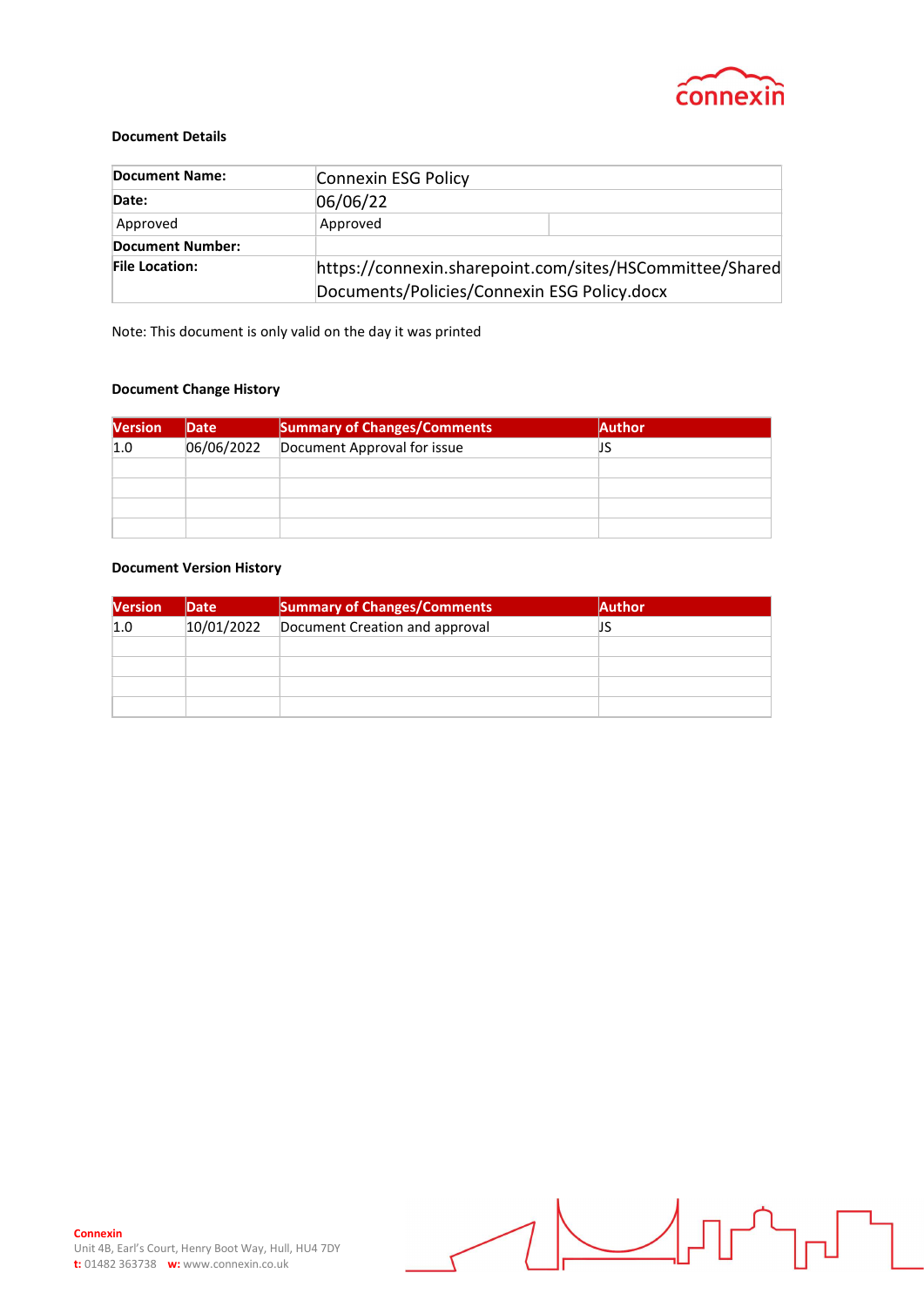

# Introduction

Connexin Limited ("Connexin") is responsible for building, operating, and managing a highspeed fibre to the premise network in the city of Kingston Upon Hull, and other neighbouring towns and villages. Connexin also provides smart IoT solutions across the UK.

Through its activities, Connexin provides essential infrastructure for key digital services and is dedicated to conducting itself in accordance with the highest legal, ethical, and professional standards throughout its business and operations.

This Environmental Social and Governance Policy (ESG Policy) (the Policy) sets out the aims and commitments related to Environmental, Social and Corporate Governance (ESG) issues of Connexin. The Policy applies to the Board of Directors (the Board), the Management Team, main service providers and staff at Connexin.

The Board is responsible for updating and approving this document. The Management Team is responsible for its proper implementation and reporting to the Board.

This policy was prepared by Connexin and approved by the Board.

## Environmental

# ISO 14001 Standard

Connexin is accredited to BSI ISO 14001 and will continue to maintain this or the applicable equivalent standard.

## Biodiversity and Habitat

Connexin's aim is for its activities to have minimal impact on the surrounding biodiversity. Where possible it will improve biodiversity and will actively mitigate and monitor impacts of its construction activities, whether positive or negative. Where necessary and possible Connexin will investigate and complete adaptation and mitigation measures to support these aims.

## Climate Change Adaptation and Resilience

Connexin's aim is to understand the future risk and opportunities of climate change on its business and the community within which it operates and where practicable will conduct and integrate climate risk studies into its operational decisions. Where necessary and possible, Connexin will investigate and complete adaptation and mitigation measures for climate change. Connexin will engage with its customers and suppliers to consider the role it can play in the resilience of the urban environment to catastrophe or natural disasters.

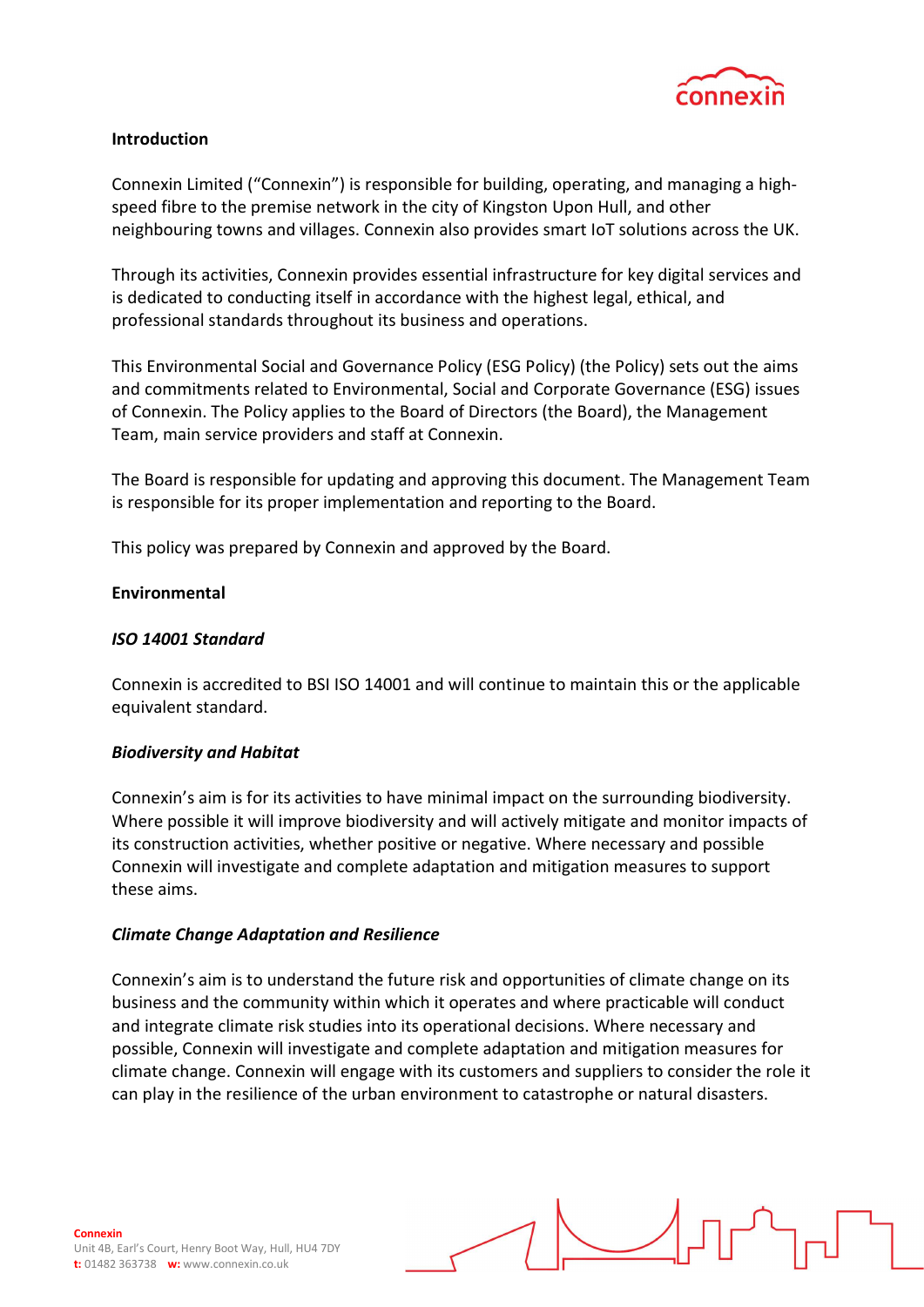

## Energy and Greenhouse Gas Emissions

The nature of Connexin's activity positions it on the low end of the environmental impact spectrum, including some positive environmental impacts of its IOT solutions. During the operation of Connexin's network assets, focus will be placed on the efficient use of power and clean sourcing of electricity to data centres and street apparatus and to the active side of the network to try to ensure our greenhouse gas emissions are minimised.

Connexin has the ambition of reaching net zero carbon by 2040, or to align with the emission targets of those jurisdictions to which it is subject.

# Pollution and Environmental Impact

During construction, Connexin's environmental focus will be on avoiding hazards linked to breaking of unidentified underground existent utilities. In avoiding these hazards, we aim to reduce our possible intrusion into or cause contaminated land and release of hazardous substances. Connexin will also follow best industry practice for disposal of waste produced during construction. Connexin will strive to minimise air, noise and light pollution during development and operation of the asset.

## **Water**

Connexin aims to ensure sustainable use of water resources by its operators.

## Waste

Connexin aims to support its operators and suppliers in reducing waste generation and diversion of materials to landfill. Where applicable, Connexin itself will reduce its waste generation and work with its suppliers to improve recycling and reuse efforts.

## Pollution

Connexin intends to minimize air, light and noise pollution where necessary and possible. It will engage with its operators to further support this aim.

#### Sustainable Supply Chain

Connexin will ensure a sustainable supply chain, selecting materials based on their environmental impact and increasing resource efficiency. Where possible, this will focus on using locally sourced materials, reducing transportation requirements for material delivery and considering the embodied carbon of the development.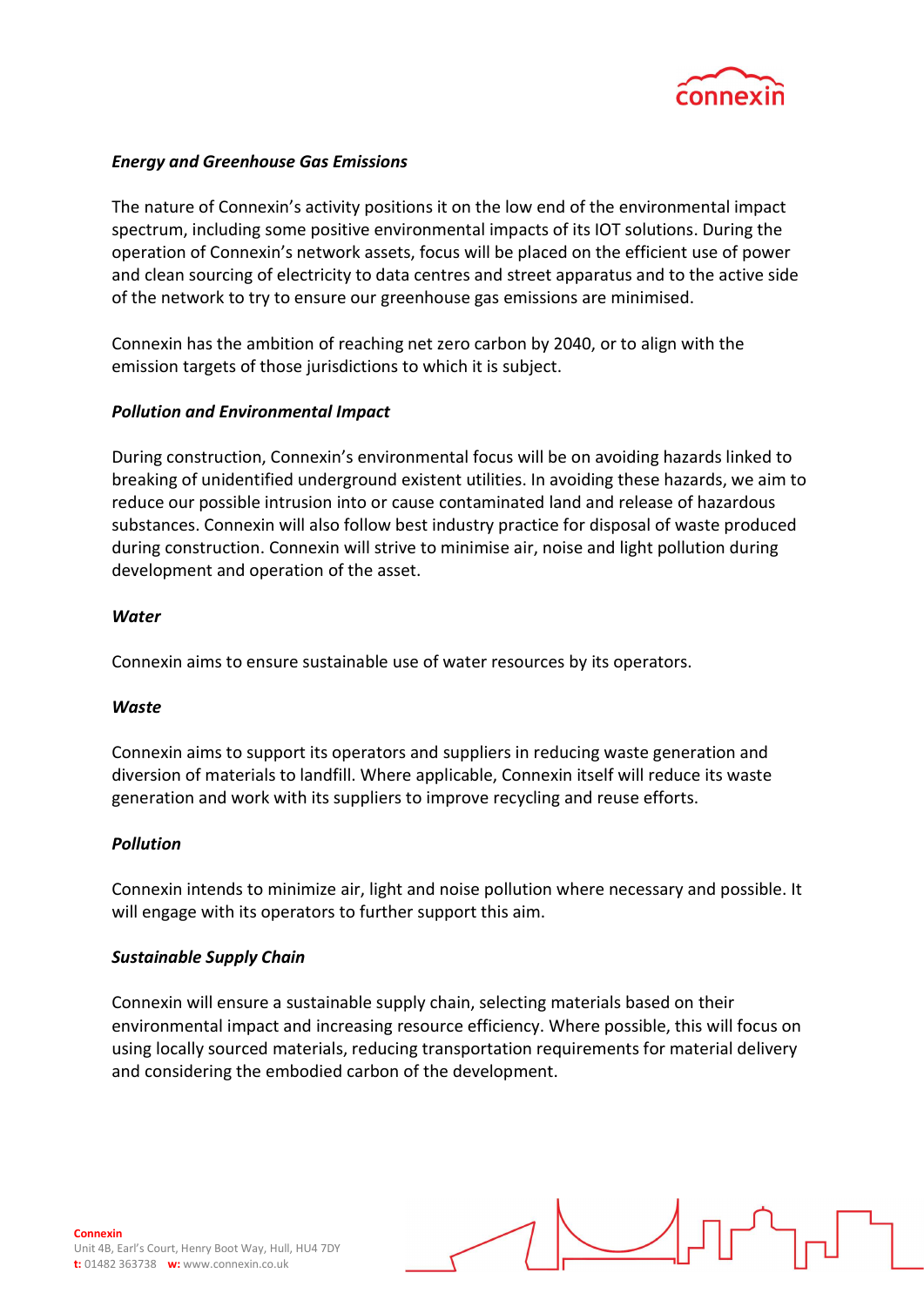

# IOT Business Division

Connexin's IOT business division is focussing on using smart technology to support the digitisation of city council services and working closely with enterprise customers and utility suppliers to better manage their assets and infrastructure. We design, build, and implement solutions such as smart parking, smart waste management, smart air quality sensing, leakage detection and many others to help improve efficiencies and reduce environmental impacts. This in turns improve the quality of life and wellbeing for the general public.

# Social

# Labour Standards

The Board, the Management Team and main service providers will ensure that all employment engagements are subject to the employment laws and practices of England. Connexin does not condone or tolerate the use of child labour and modern slavery and will pass this through to its engagement with its suppliers. Connexin will implement such checks through its due diligence and procurement processes.

# Employee Engagement

Connexin launched a mental health wellbeing programme during the Covid – 19 pandemic and will now extend this into the wellbeing hub which will be a resource for all employees to seek advice and help resources for their physical and mental wellbeing. We will be undertaking an employee satisfaction survey with an external provider and will be keeping the outcome of this under review. Other regular activities include the monthly "team lunch" which acts as a platform for conveying company news and also for a fun activity for which awards are given and charity events in which all can participate like the Macmillan great Trek.

# Equality and Diversity

Connexin wholeheartedly believes in the value and importance of equality and diversity and strive for broad diversity across directors, management and staff. Connexin actively monitors diversity statistics across its workforce and will look to partner with organisations to improve diversity in the digital sector.

## Health and Safety ISO 45001

Connexin is accredited to ISO 45001 for Health and Safety and is committed to maintaining this or the equivalent standard. Connexin has recently appointed an internal SHEQ Manager who is accountable for ensuring that the standards are understood, adhered to and reported on.

Connexin has an objective of zero accidents and has put in place a series of Health and Safety measures and training which are monitored and discussed periodically in Board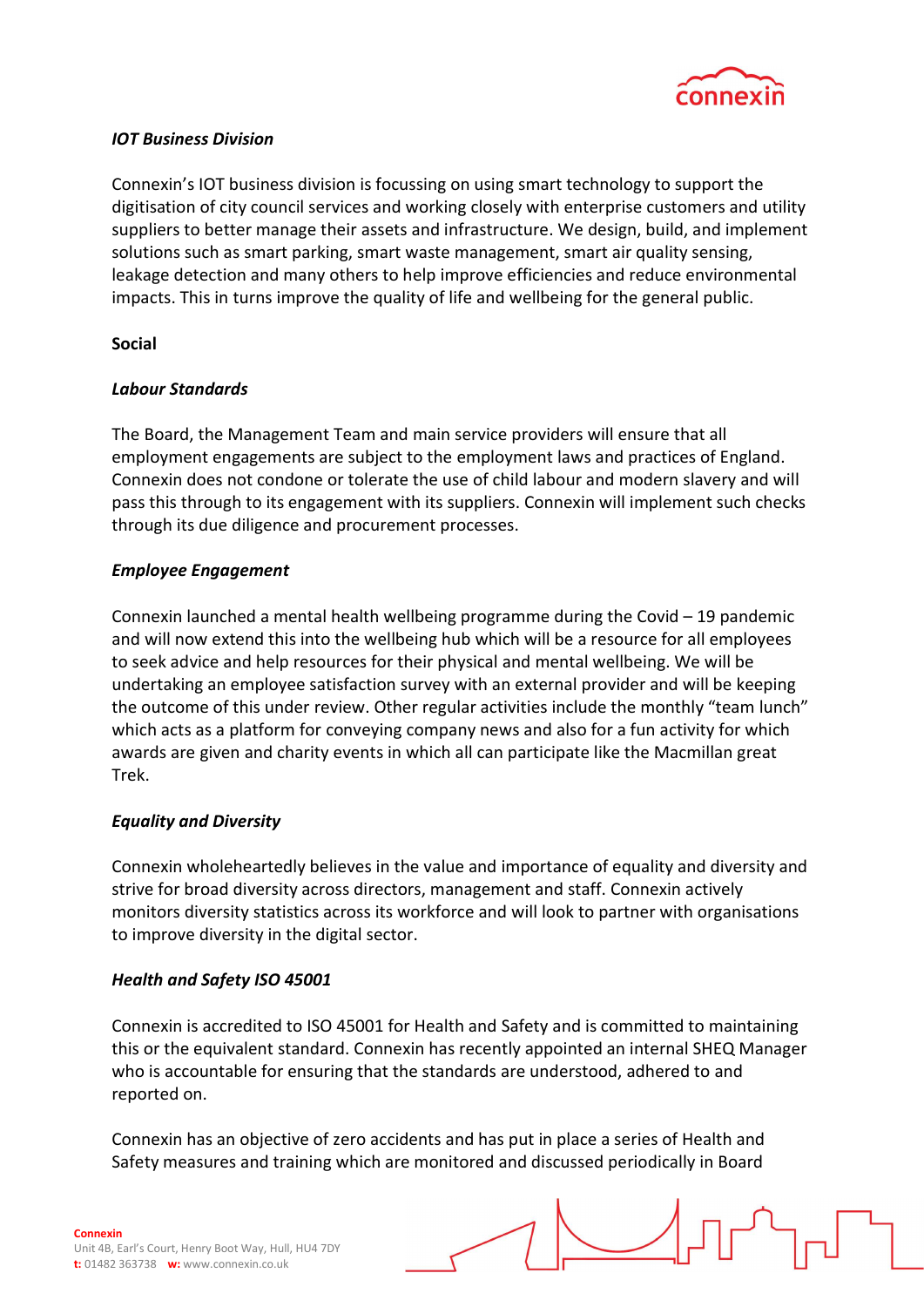

meetings to identify improvement areas and prevent incidents. This extends across employees, contractors, supply chain and, where applicable, the community. We have engaged the services of a third-party training and recording platform to ensure compliance with all relevant legislation.

In addition to this, Connexin's current primary contractor has the responsibility of H&S during construction, its Project Manager will monitor its performance and report to the main contractor and to the Board any deviations or potential risks.

The current primary contractor will carry out training and toolbox talks every day to identify potential H&S risks and ensure they are avoided or mitigated to the greatest extent possible. Connexin requires the contractor to have in place an emergency and communication plan in case of accidents.

Connexin has partnered with Atlas Citation to provide advice, update and audit services for Health and Safety matters, Citation also provides a platform for reporting, monitoring and training materials.

## Local Community Support

Connexin aims to promote development in the local community by not only supporting the technological advancement of the city, but also through hiring local people from diverse backgrounds, highlighting its commitment to the community.

Connexin will continue to work with local social enterprises, schools, colleges, and the local university to promote entrepreneurship and digital skills. One of its initiatives with a local school, is the Connexin £10 challenge where Connexin provides £10 to each class, in return for business plans and the pupils of each class compete to see who could make the biggest profit from selling a product or service. All proceeds go to the school trust to support less advantaged pupils who may require additional financial support. Connexin will continue its effort to drive for greater engagement with local educational bodies.

Connexin has committed to several different sponsorships with local sports teams and sporting figures. From simple shirt sponsorship of small grass-root football teams to nationally recognised rugby team such as Hull KR and internationally recognised boxing figure, Luke Campbell, MBE and 2012 gold medallist, Connexin will continue its work with local sports teams and governing bodies to promote healthy living and wellbeing.

Connexin has launched its Training Academy, backed by its industry leading engineering training facility to provide training to the local community with digital skills of the future.

Connexin has also recently launched "Connexin Cares" which is a community-based initiative supporting local charities and community groups.

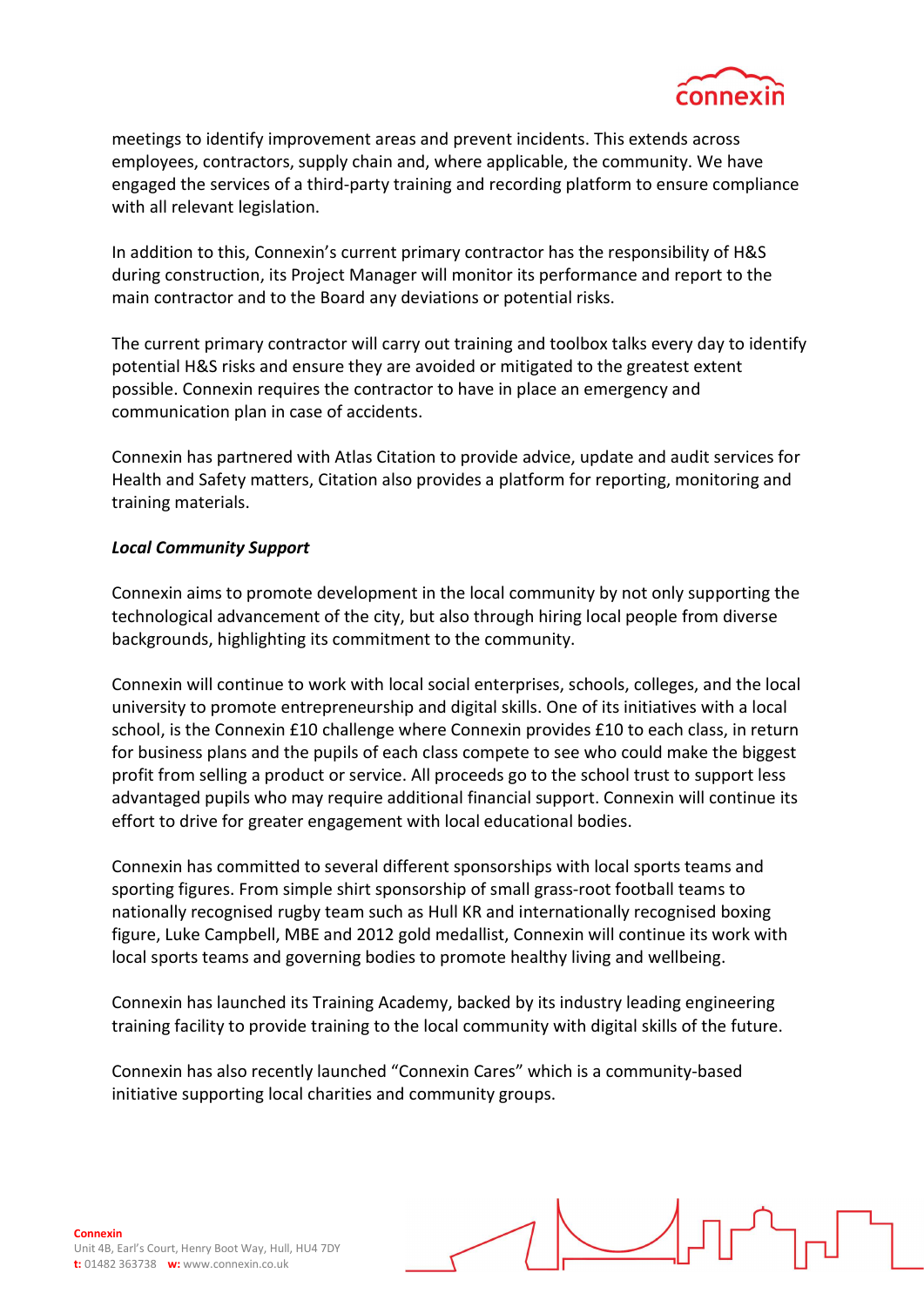

# Stakeholder Engagement

Connexin is committed to engaging with and fostering strong relationships with relevant stakeholders, these include local communities, contractors, operators, and customers. Where possible, we will also look to gauge customer satisfaction. We have conducted a customer satisfaction survey and will repeat that at least annually, and have developed a stakeholder management plan which sets out how we plan to engage with all relevant stakeholders. We monitor trust pilot scores and comments on weekly basis for our residential customers and actively engage with them to monitor any dissatisfaction and assess how we can make the customer experience better,

## Governance

## Governance Processes

The Connexin Board has an active role in Connexin's sustainability drive and supports continuous improvement of its ESG decision making. Connexin adheres to and subscribes to its shareholder responsible investment practices, including those set by its investors. Connexin believes in an open, transparent, and safe working environment and recognises and supports whistle-blower protection. Connexin will ensure that any engagement with lobbying groups is aligned with our climate change and other sustainability commitments as well as our shareholders' corporate commitments.

#### Fraud

Connexin operates internal processes to eliminate fraudulent activity including a purchasing process which requires 2 points of approval for all purchases and the expenses policy and process which requires line manager approval and account approval for all employee incurred work related expenditure.

#### Executive Compensation

The Connexin Board includes a remuneration committee which meets as required to approve compensation matters. Shareholder approval is required for a number of reserved matters including the approval of employee packages which exceed a certain threshold.

## Fiduciary Duties

Connexin and all its Board members are compliant with the highest anti-corruption standards and do not condone or tolerate unethical behaviour at any organisational level. Connexin has a zero tolerance approach to bribery. This applies to all levels of the organisation, particularly when dealing with public officers, including contractors and subcontractors. Connexin has a zero tolerance approach to Money Laundering activity tax evasion and operates rigorous financial controls to support this policy.